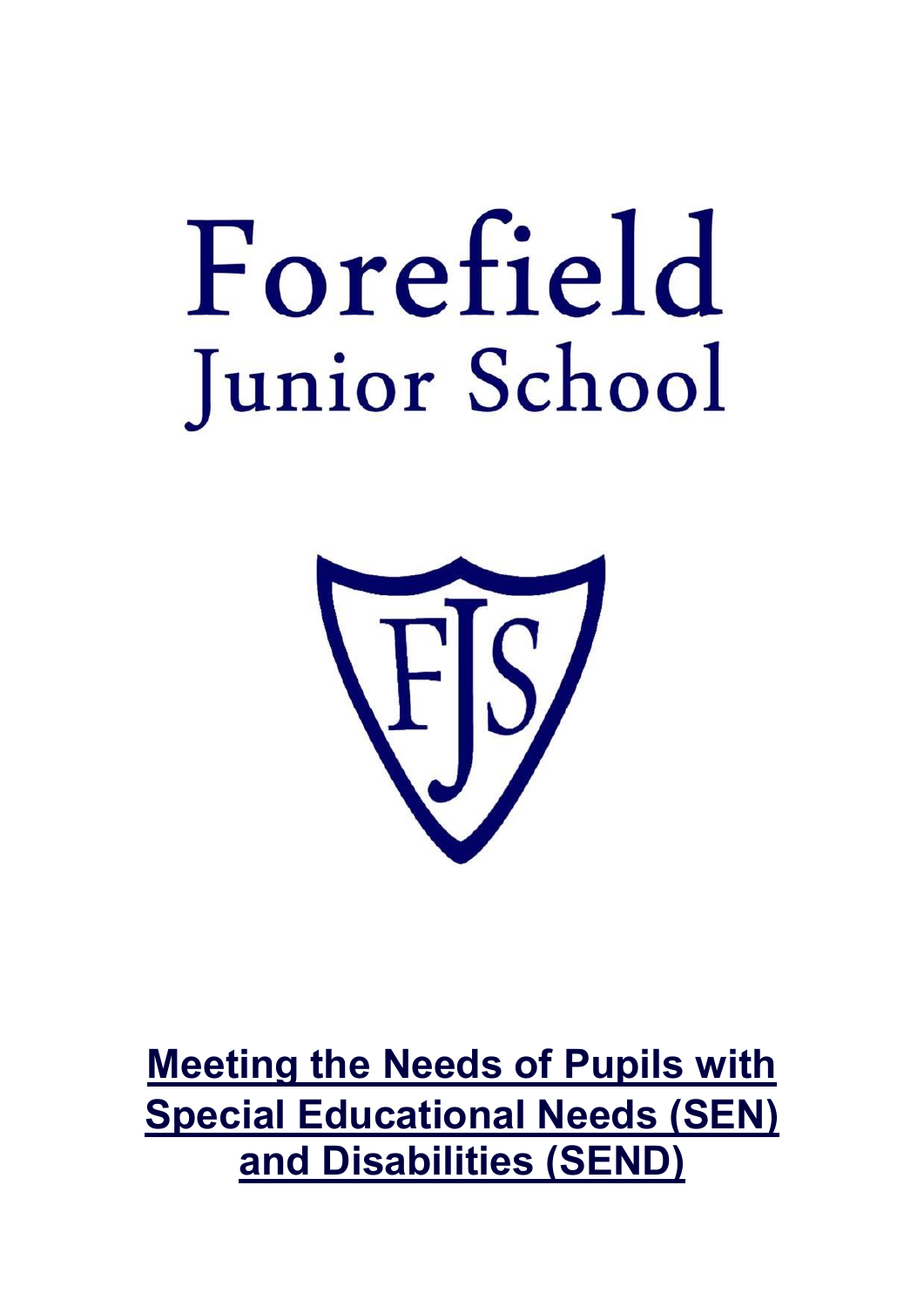# **Definition of SEN**

'A child or young person has SEN if they have a learning difficulty which calls for special educational provision to be made for them. A child of compulsory school age or a young person has a learning difficulty or disability if they

- Have a significantly greater difficulty than the majority of others of the same age ,or
- Have a disability which prevents or hinders them from making use of educational facilities of a kind generally provided for others of the same sage in mainstream schools, or mainstream post 16 institutions.
- A child under compulsory school age has special educational needs if they fall within the definitions at (a) or (b) above or would do so if special educational provision was not made for them.'

# **(Code of Practice September 2014)**

Forefield Junior School is an inclusive school and may offer the following range of provision to support children with communication and interaction difficulties, cognition and learning difficulties, social, mental and emotional health difficulties or sensory or physical needs.

All pupils at Forefield Junior School receive Quality First Teaching. However, for some pupils it is recognised that further additional support may be needed to help them achieve their targets. The range of support deployed will be personalised to meet a specific individual's needs. A pupil's needs will be identified through thorough assessment by internal or if necessary external agencies and in accordance with the schools budget. We promote pupils working towards becoming independent and resilient learners.

# **Information and Guidance**

Who should I contact to discuss the concerns or needs of my child?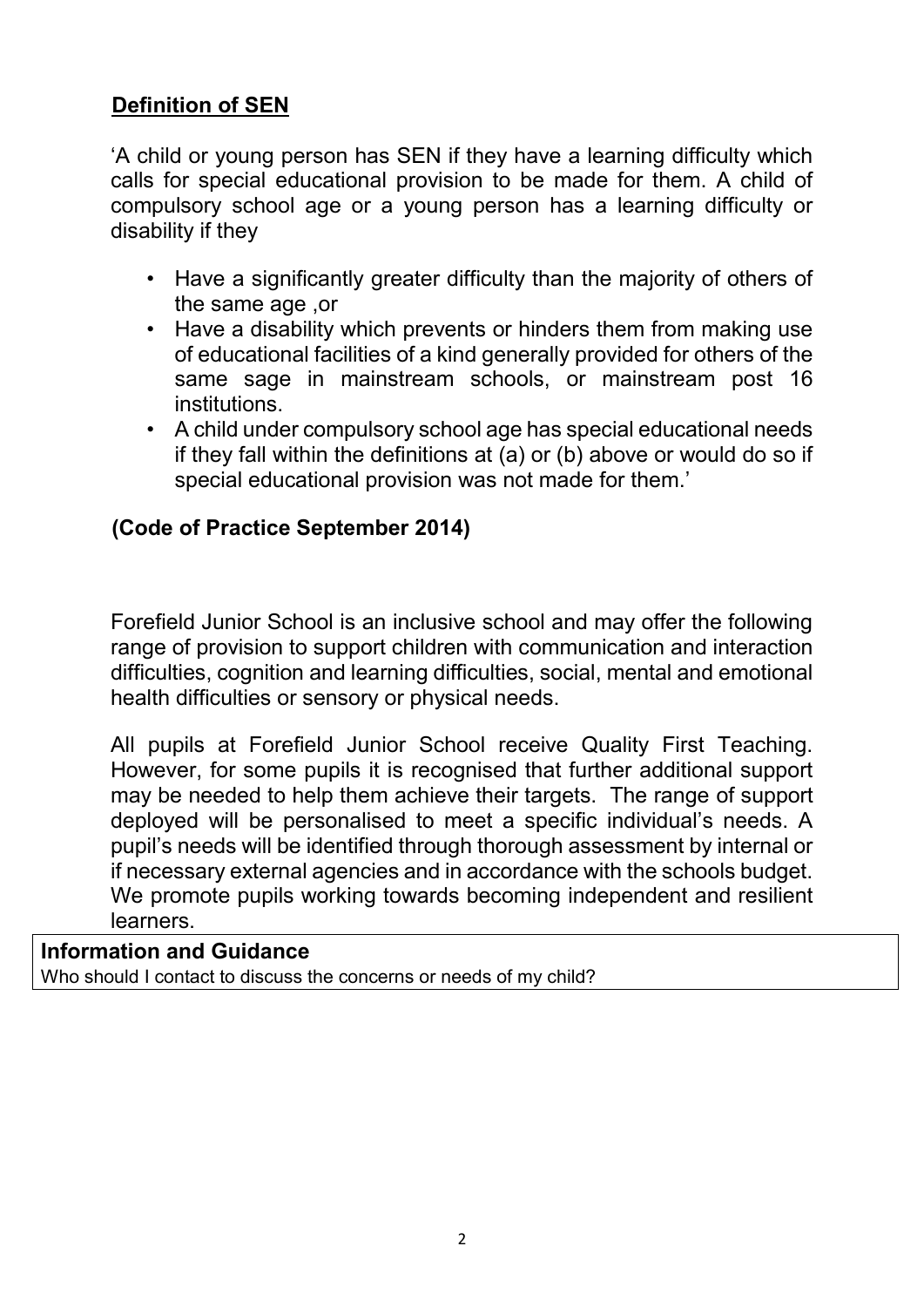| <b>Class Teacher</b><br><b>Special Educational Needs</b><br><b>Coordinator (SENCO)</b><br><b>Mrs Barton</b> | You should speak to the class teacher first if you have concerns about<br>your child's progress. You may then be directed to the SENCO. The<br>subject teacher is responsible and accountable for providing Quality First<br>Teaching including -<br>Adapting, refining and differentiating the curriculum to respond to<br>strengths and needs of all pupils.<br>Monitoring the progress of pupils and liaising with the SENCO to<br>$\bullet$<br>plan any additional support/intervention, planning and delivery of<br>any additional support/ intervention required.<br>Contributing to devising personalised support plans to prioritise<br>$\bullet$<br>and focus on the next steps required for your child in order to make<br>progress.<br>Applying the school's SEN policy.<br>Mrs Barton is responsible for<br>Coordinating provision for pupils with SEN and developing the<br>school's SEN policy.<br>Liaising with a range of agencies outside of school who can offer<br>advice and support to help pupils overcome any difficulties.<br>Providing specialist advice and facilitating training to ensure that<br>all staff are skilled and confident about meeting a range of needs.<br>Monitoring progress and effectiveness of provision. D Ensuring<br>that parents are:<br>Involved in supporting their child's learning and access.<br>$\bullet$<br>Kept informed about the range and level of support offered to<br>their child.<br>Included in reviewing how their child is progressing.<br>$\bullet$<br>Consulted about planning successful movement (transition) to a<br>$\bullet$<br>new school. |
|-------------------------------------------------------------------------------------------------------------|-------------------------------------------------------------------------------------------------------------------------------------------------------------------------------------------------------------------------------------------------------------------------------------------------------------------------------------------------------------------------------------------------------------------------------------------------------------------------------------------------------------------------------------------------------------------------------------------------------------------------------------------------------------------------------------------------------------------------------------------------------------------------------------------------------------------------------------------------------------------------------------------------------------------------------------------------------------------------------------------------------------------------------------------------------------------------------------------------------------------------------------------------------------------------------------------------------------------------------------------------------------------------------------------------------------------------------------------------------------------------------------------------------------------------------------------------------------------------------------------------------------------------------------------------------------------------------------------------------------------------|
| <b>Head Teacher</b><br><b>Mr P Swift</b>                                                                    | Mr Swift is responsible for:<br>The day to day management of all aspects of the school, including the<br>provision made for pupils with SEN                                                                                                                                                                                                                                                                                                                                                                                                                                                                                                                                                                                                                                                                                                                                                                                                                                                                                                                                                                                                                                                                                                                                                                                                                                                                                                                                                                                                                                                                             |
| <b>SEN Governor</b><br>Mrs L Morgan                                                                         | Mrs Morgan is responsible for:<br>Supporting the school to evaluate and develop quality and impact of<br>provision for pupils with SEN across the school.                                                                                                                                                                                                                                                                                                                                                                                                                                                                                                                                                                                                                                                                                                                                                                                                                                                                                                                                                                                                                                                                                                                                                                                                                                                                                                                                                                                                                                                               |
| <b>School Nurse</b><br><b>Sarah Malm</b>                                                                    | Sarah Malm is responsible for:<br>Health promotion, advice, signposting to other services, active<br>treatment/procedures, education, support, protection, safeguarding and<br>service co-ordination.<br>The school nurse works in partnership with other agencies and as part<br>of a multidisciplinary team to support the health and well-being of school-<br>aged children.                                                                                                                                                                                                                                                                                                                                                                                                                                                                                                                                                                                                                                                                                                                                                                                                                                                                                                                                                                                                                                                                                                                                                                                                                                         |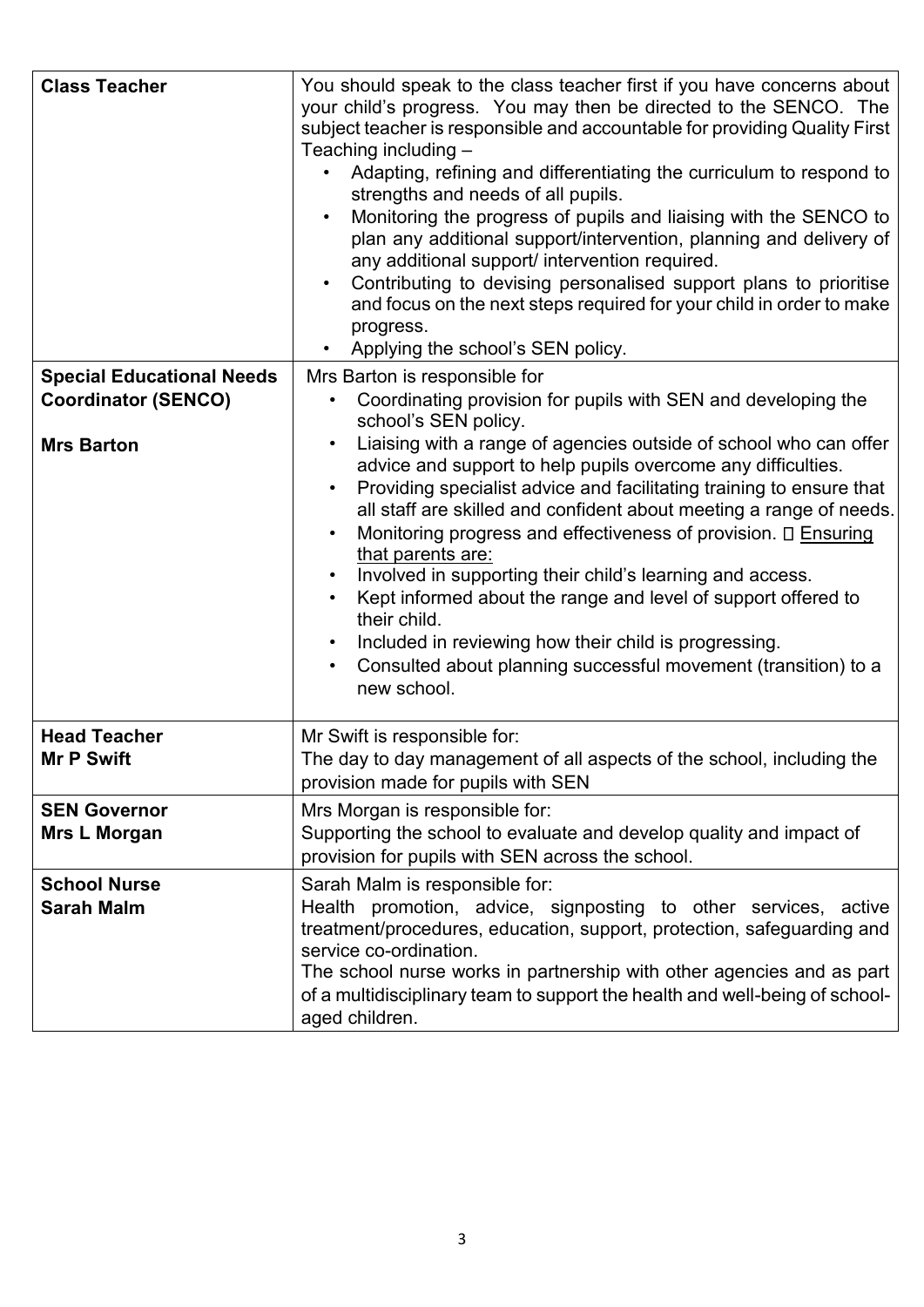# **How does Forefield Junior School identify pupils with a Special Educational Need?**

# **How can I find out about how well my child is doing?**

As part of the Sefton Agreement, Forefield Juniors provides a minimum offer in terms of Quality First Teaching. This ensures that all pupils will access good quality inclusive teaching that provides reasonable adjustments to accommodate learning difference.

As part of the Quality First Offer, on-going monitoring takes place by class teachers to identify pupils who are not making expected progress or who have needs that are affecting their ability to engage in in learning activities. Forefield Junior School teachers differentiate and make reasonable adjustments according to individual need.

If a pupil is not making progress with Quality First Teaching then there may be a need to refer the pupil to the SENCO, where a support plan can be put in place. After gathering information about the pupil from a variety of sources (teacher, pupil, parent, outside agencies) in order to develop an accurate picture of the pupils' needs, attainment, projected targets, motivators, and how they respond to teaching approaches. Where it is felt necessary, a bespoke support plan will be put together with defined outcomes. The views of the pupil about their support will be given consideration at this stage.

Short-term and long term targets are agreed which prioritise key areas of learning to address and by which progress can be measured/monitored. These targets will be discussed with parents/carers. The SENCO may request further assessment from outside agencies and their advice and recommendations are included in the support plan. Actions agreed take into account each pupil's strengths as well as their learning differences. Targets will be reviewed in October, February and July and a further plan can be devised if required to enable the pupil to achieve their next steps in learning.

In some cases additional resources may be allocated including additional adult support. This support is deployed to ensure that the pupil makes progress and can engage in lessons and wider school activities and to facilitate independent learning to support transition to adulthood.

The class teacher manages the plan and suggested actions. They are accountable for the outcomes and therefore will discuss with the SENCO if they feel the plan is not working.

Formal parents' evenings are held termly and in some cases Annual Review Meetings. This gives the opportunity to discuss provision and progress involving parents, relevant external agencies and when appropriate, pupils are invited to this review and their contribution is valued. The impact of support offered is considered along with the progress towards targets set. Different assessments will be used according to the needs of the pupil. Support arrangements will be updated and revised accordingly. If not involved already, this may include referral to appropriate external agencies. The outcomes of these meetings will be formally recorded and a further plan can then be devised, if required, to enable the pupil to achieve their next steps in learning.

If a pupil continues to have significant difficulties after a period of intervention, further external expertise may be requested. An application for High Needs Funding may be made if the cost of support exceeds the school's delegated budget. If the pupil is still not making progress despite the school having taken relevant and purposeful action over time, then the parents and or school can make an application for an Education Health Care Assessment.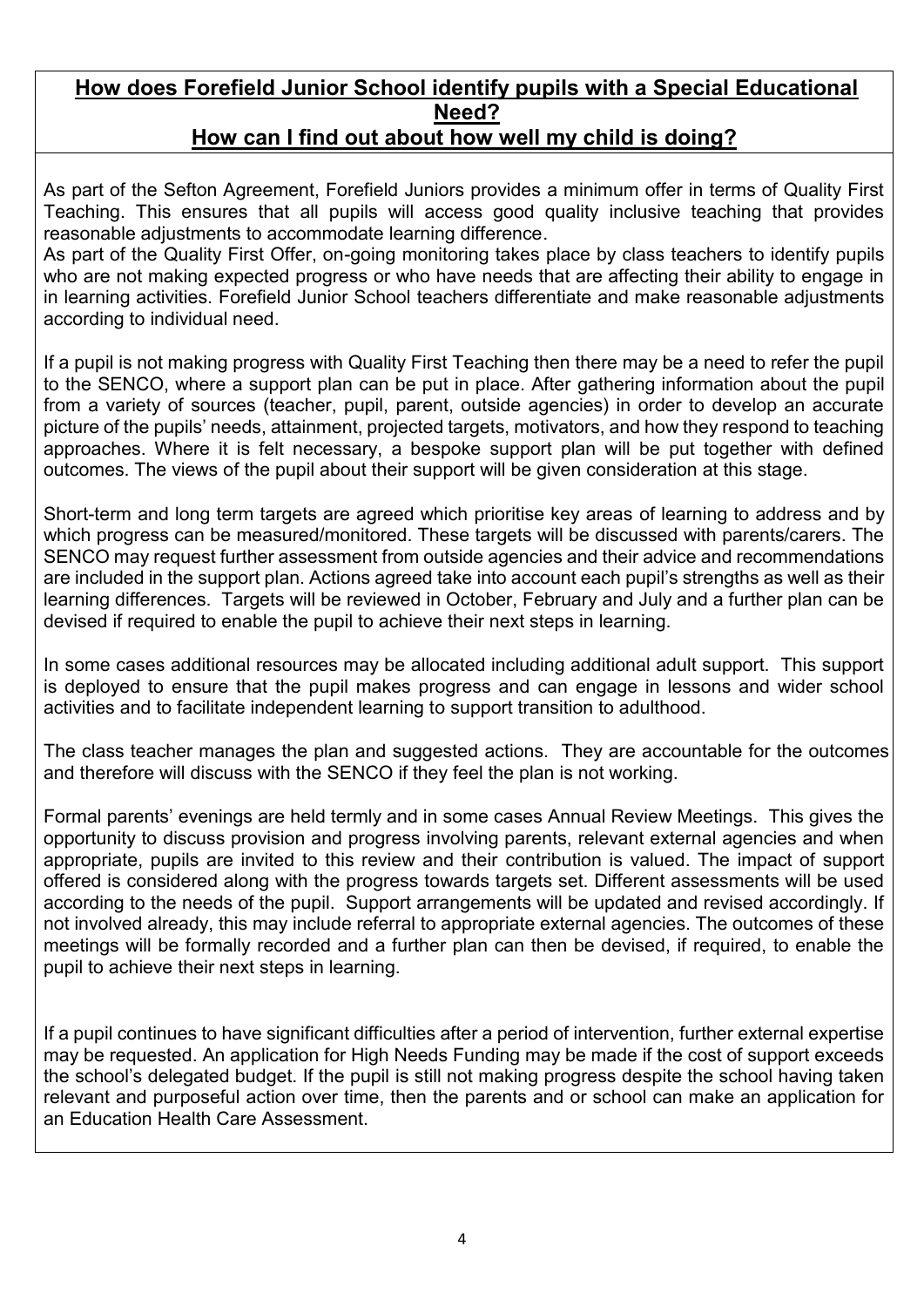For some pupils additional arrangements will be made to enable them to fully access the curriculum including the sitting of the Key Stage Two SATs.

# **Curriculum and Teaching Methods (including groupings and interventions)**

## **How will teaching be adapted to meet the needs of my child?**

As part of the minimum Quality First Offer teachers are well skilled at adapting teaching to meet the diverse range of needs in each class. Lesson planning takes into account individual pupil's needs and requirements. Differentiation is approached in a range of ways to support access and ensure that all pupils can experience success and challenge in their learning. Teachers set different tasks for pupils of different abilities; allocate additional help and support to certain pupils in the class, set open ended tasks and allow pupil response at different levels and through alternative means of recording.

Quality First Teaching is monitored through tracking academic progress with all subject areas on a termly basis. Any concerns about progress are referred to the SENCO. Quality First Teaching is developed through Continual Professional Development, Curriculum Area Review Programme and Appraisal.

Additional adults may be utilised to help groups and individual pupils with a long-term goal of developing independent learning skills. Monitoring takes place to avoid pupils becoming over reliant and dependent on additional adult support.

## **Use of Teaching Assistants and Intervention to Enhance Quality First Teaching**

Teaching Assistants enhance Quality First Teaching. Teaching Assistants, under the direction of the teacher ensure pupils can access what is being taught. There may be times when specific individual support is required to ensure the pupil can access learning. The pupil may have sensory or physical needs or communication and needs.

In addition, direct teaching to target specific skills may also be provided in the form of intervention. The interventions last a term.

Examples of when pupils have support to additional learning support staff:

• Core subject delivery

.

Other curriculum areas

Small group intervention in and out of class e.g. Phonics and guided reading  $\Box$  One to one sessions to work on specific skills e.g. Reading or auditory memory.

- Modelling behaviours
- Support with tasks when differentiation is not possible
- Chunking instructions
- Support during unstructured times
- Scribing work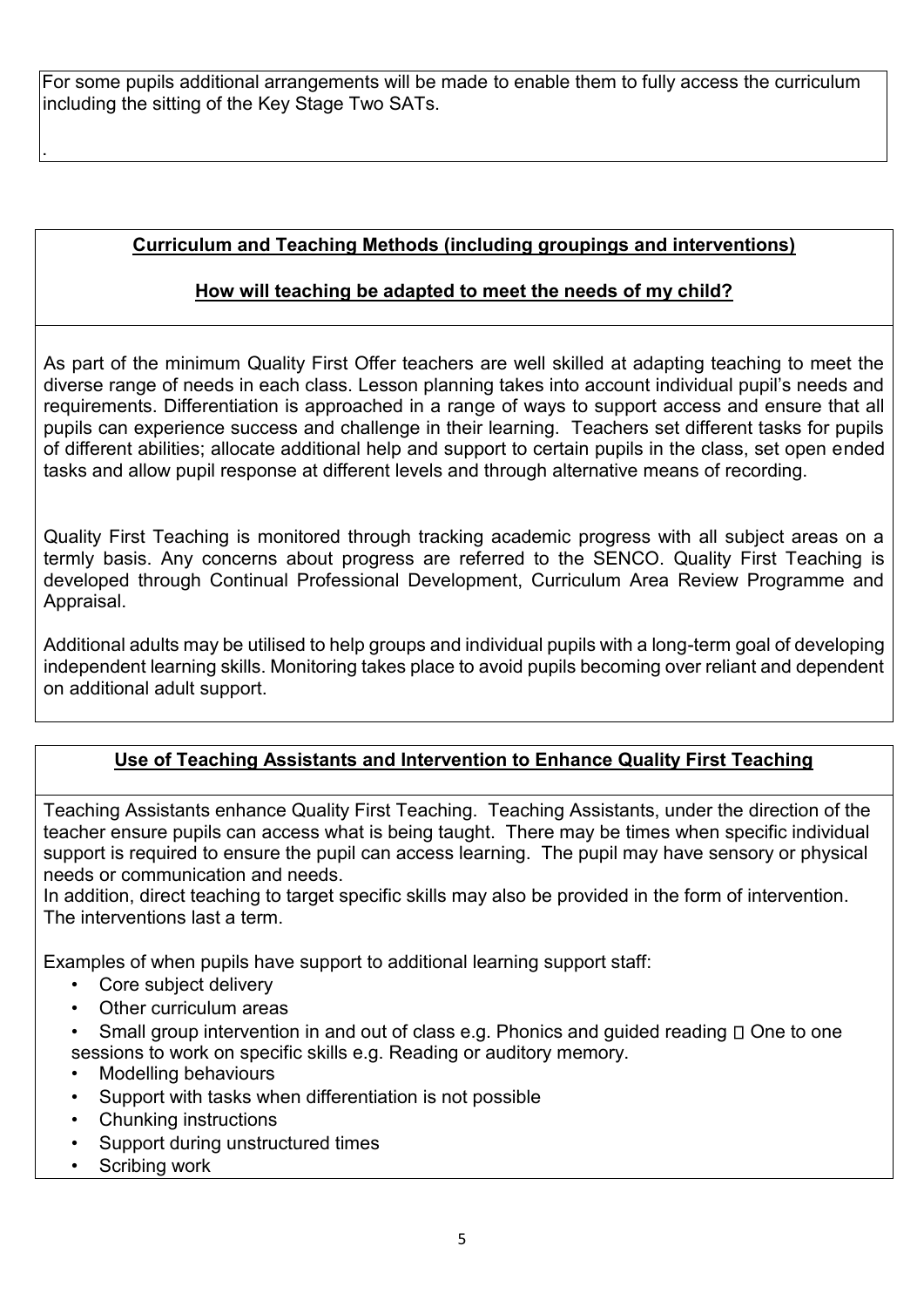Strategies/programmes to support Speech and Language. • Speech and Language therapist advice is disseminated and followed by teachers and teaching assistants • Specific differentiation or modification of resources e.g. Symbols, practical hands on activities, use of communication aids. Speaking and Listening groups. Strategies to support/develop Literacy including reading • Focussed reading sessions with groups or paired reading • Small group reading • Small group phonic sessions • Access to structured programmes e.g. Better Reading Partnership, Toe by Toe, Wordshark, Attack Spelling • Small group to develop handwriting skills – 'Write from the Start'. • Access to Specialist teacher Strategies to support/develop numeracy • Access to structured programmes – Power of Two, Plus One, Maths Recovery Ability setting in some year groups for basic skills Provision to facilitate/support to access the curriculum • Additional support from a Teaching Assistant • Differentiation or modification of resources including:- Organisational support **Overlays**  Mind Maps Colour Coding Information High Lighter Pens Post It Notes, Visual Strategies to Support Verbal Input Subject Specific Wordbanks Pencil grips Writing slope Multi-sensory approaches to learning Strategies/support to develop independent learning

- Diaries
- Alternative methods of recording
- Time provided for pupils to process language
- Clear and simple instructions
- Opportunities to work independently without interruption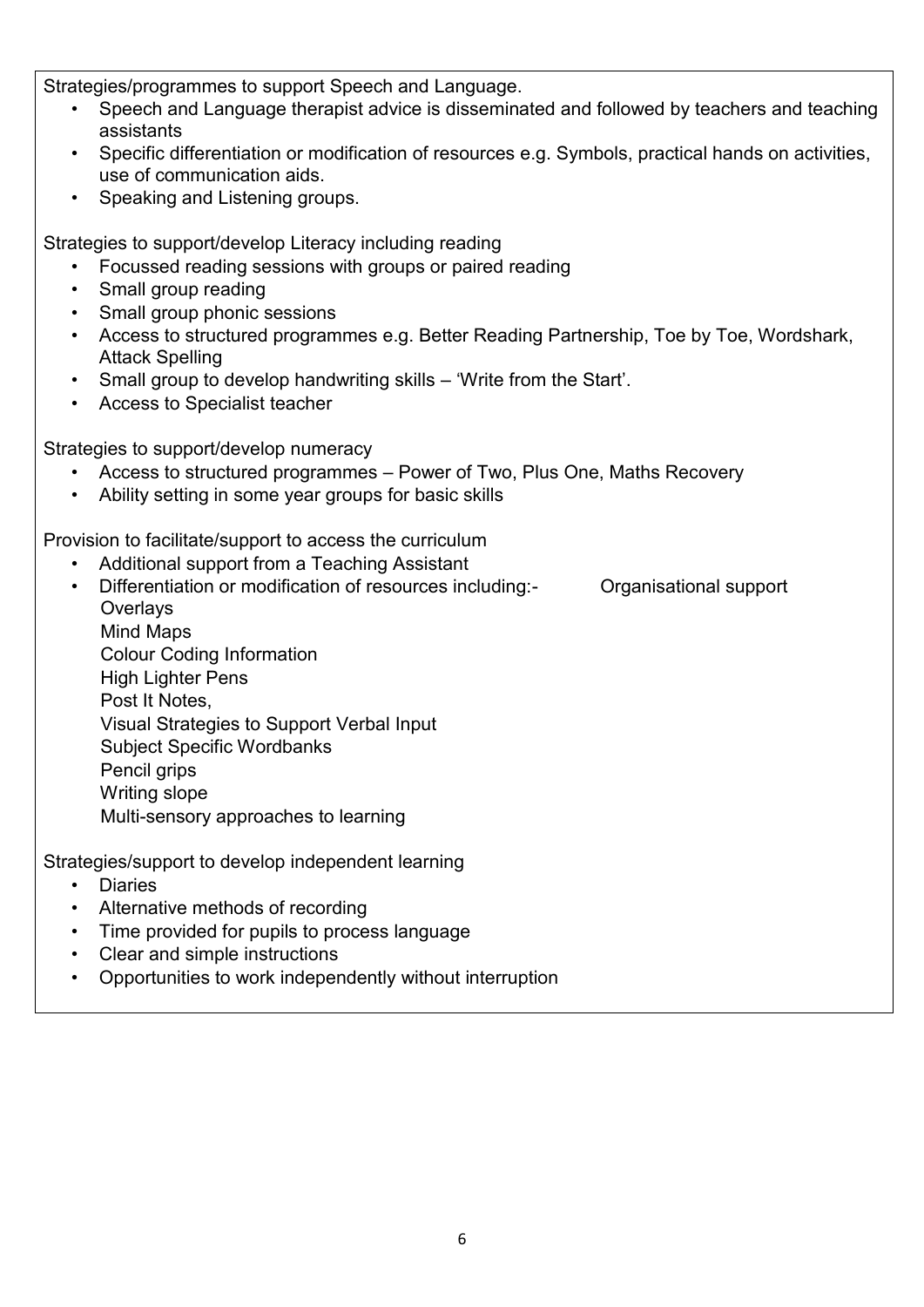#### **Social and Emotional Needs**

Strategies to support the development of pupils' social and emotional issues:

- Small group programmes e.g. Social skills, social stories
- Buddies for transition
- Regular 'celebration of success' opportunities

Strategies to reduce anxiety/promote emotional well-being (including communication with parents)

- Transition support, visits and events
- Regular contact and liaison with parents
- Work stations
- Home/School Diary

Strategies to support/modify behaviour

• School reward and sanctions as set out in the School Behaviour Policy

Support/supervision at unstructured times of the day including personal care

- Break time and Lunch time support
- Trained staff supervising during break times

Planning, assessment, evaluation and next steps

- Whole school Provision Map
- B Squared
- Personal Support Plan-termly review
- Whole school pupil tracking
- Intervention programmes
- Fisher Family Trust data analysis

## **How Accessible is the Environment?**

Forefield Junior School is a mainstream primary school on one level adapted for access by pupils with physical disabilities. If a pupil is known to have a disability prior to admission to Forefield Junior school the SENCO will work with the Inclusion Consultant, parents, to ensure a smooth transition. All preferences expressed for Forefield Junior School on the Admission Application Form will be considered using an Equal Preference Scheme. All Schools in Sefton have agreed this scheme.

Physical access in Forefield Junior School includes:

- Wheelchair access throughout school
- A specially adapted toilet
- Ramps on the yard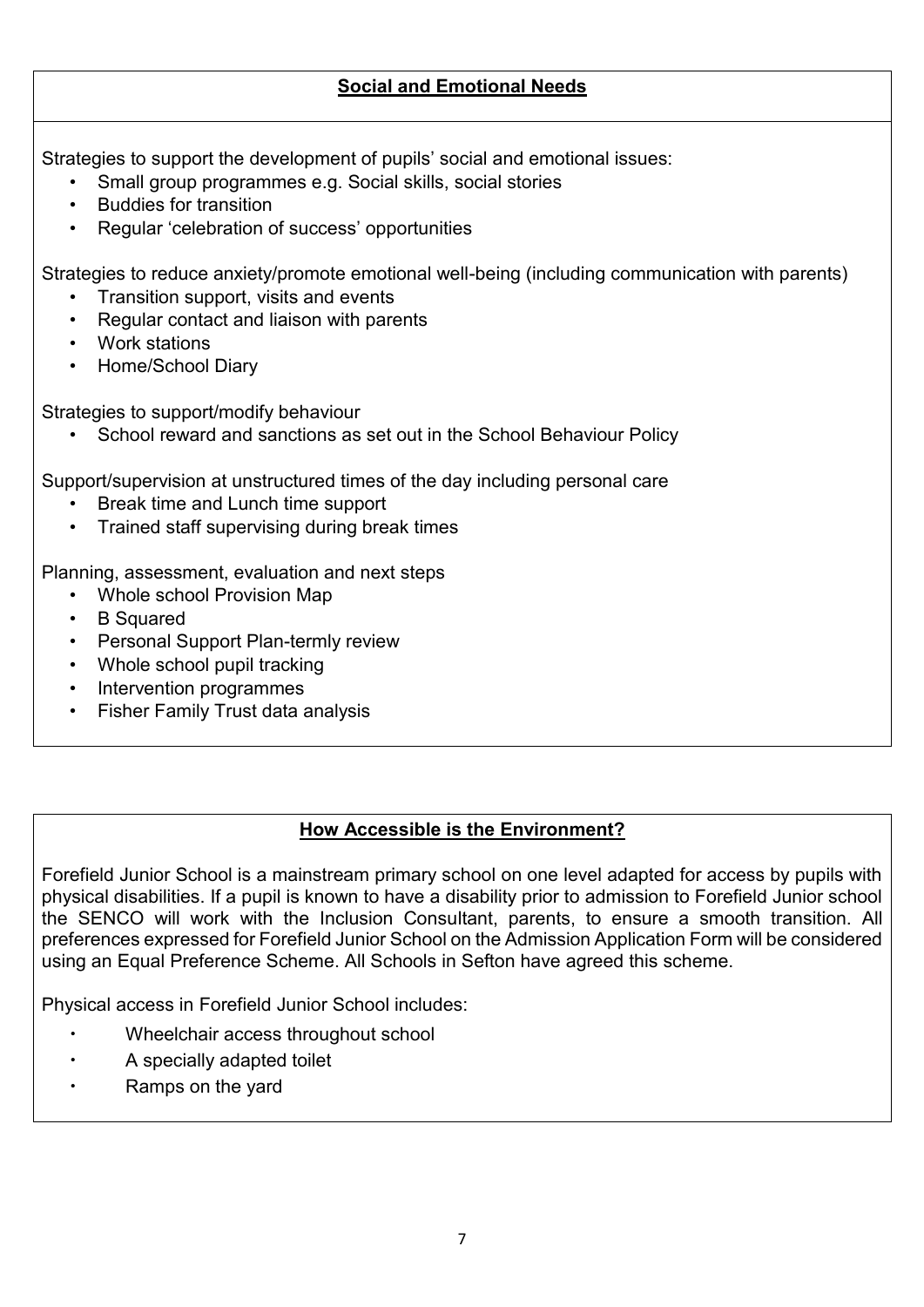Access to strategies/ programmes to support occupational/physiotherapy needs

- Advice from professionals disseminated and followed
- Purchase and use of any recommended equipment and resources within the parameters of the school's budget.

Access to modified equipment and ICT

• Specialist equipment as required on an individual basis to access the curriculum either purchased within the school's budget or loaned from an agency.

Access for pupils with medical needs

• Training has been provided by specialist nurses and advice from professionals disseminated and followed for a range of medical needs. Refresher training and further training is arranged and provided.

# **Partnerships with External Agencies**

## **What support from outside does the school use to support my child?**

The school works with a number of external agencies to seek advice and support to ensure that the needs of all children are fully understood and met. These include:

Sefton Special Education Needs and Inclusion Service (SSENIS) – who work with schools to provide:

- Strategies to ensure access and enhance progress.
- Support with bespoke support plans.
- Carry out specialist assessments and provide feedback.
- Provide training

 Education Psychology Service Physiotherapy Service Occupation Therapy Service Speech and Language Therapy Service Child and Adolescence Mental Health Service (CAMHS) Paediatric Services OSSME School Nurse Selective Education Services

Liaison/Communication with Professionals/Parents/Carers, attendance at meetings and preparation of reports

• Regular meetings as required with class teacher and/or SENCO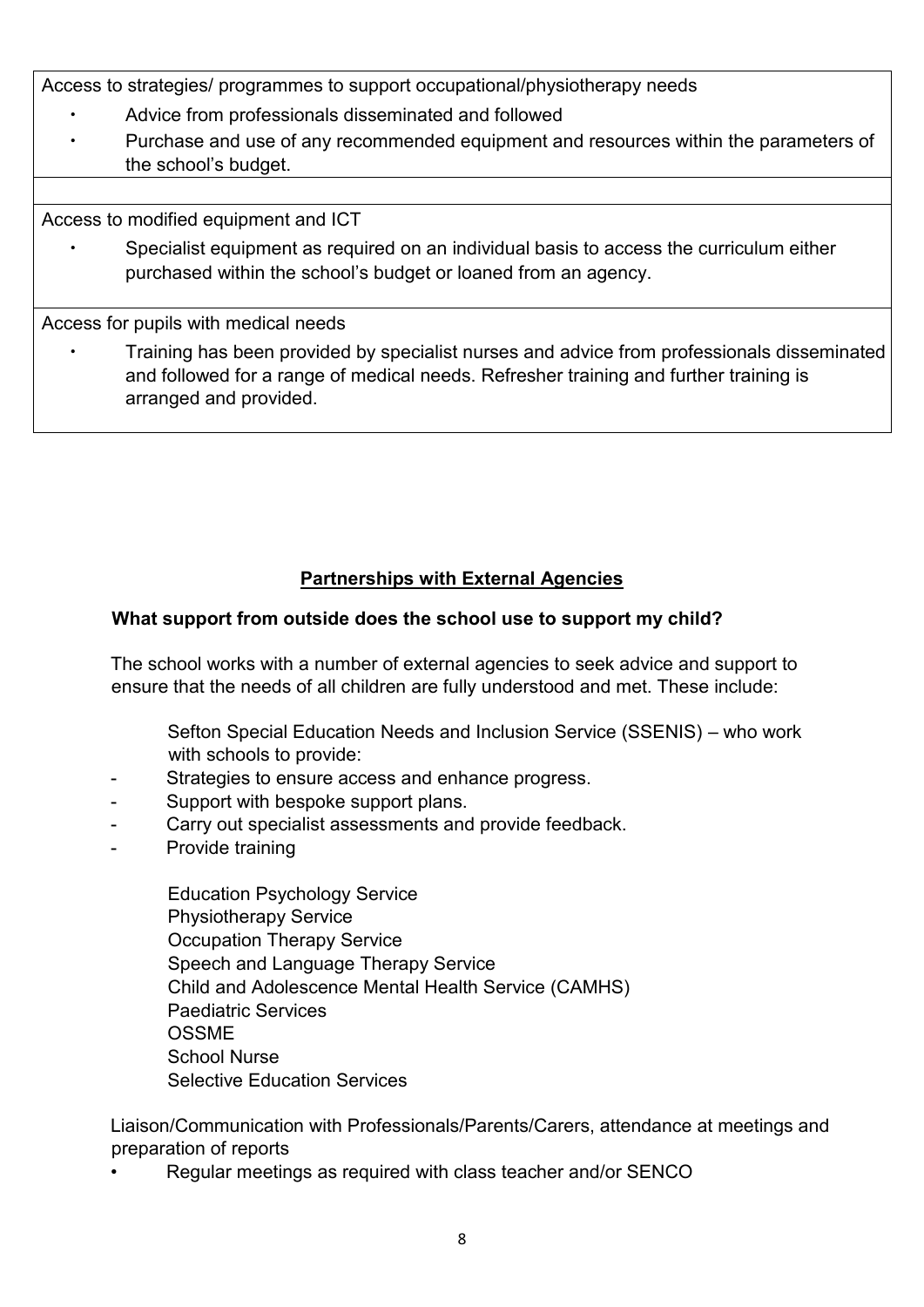- Two Parents Evenings
- Referrals to outside agencies as required

#### **Transition How will the school help my child move to new a new class/year group or to a different school?**

#### **Pupils transferring from another school:**

#### **From Forefield Infants –**

- Class Teacher meets with the current Infant Teacher to share information
- The SENCO will contact the Infant SENCO to discuss pupils with specific needs
- Year Two pupils are allocated a Year 4 buddy and four sessions take place where pupils can meet their buddy, familiarise themselves with the Junior School and ask any questions.

#### **From a different school infant/junior school-**

- A tour of the school with Head Teacher or Deputy Head and meet the class teacher
- Contact will be made with the previous school to gain information about the child's needs.

#### **When moving to another school:**

We will contact the school SENCO and share information about provisions that have been made to help your child achieve their learning goals.

Additional transition visits will be arranged if felt appropriate.

We will ensure that all records are passed on as soon as possible.

In some cases additional multi-agency meetings may be arranged to create a more detailed 'transition' plan which may include more visits to the new school and/or additional visits from the new school staff.

## **Year 6-7 transition**

The SENCO will attend the Primary/Secondary Transition meeting to discuss the specific needs of your child and the nature and level of support which has had the most impact.

In some cases additional multi-agency meetings may be arranged to create a more 'enhanced' transition plan which may include a few visits to your choice of secondary school.

#### **Moving classes/forms in school**

An information sharing meeting will take place with the current and future class teacher. Pupils may be taken to meet new teacher if required.